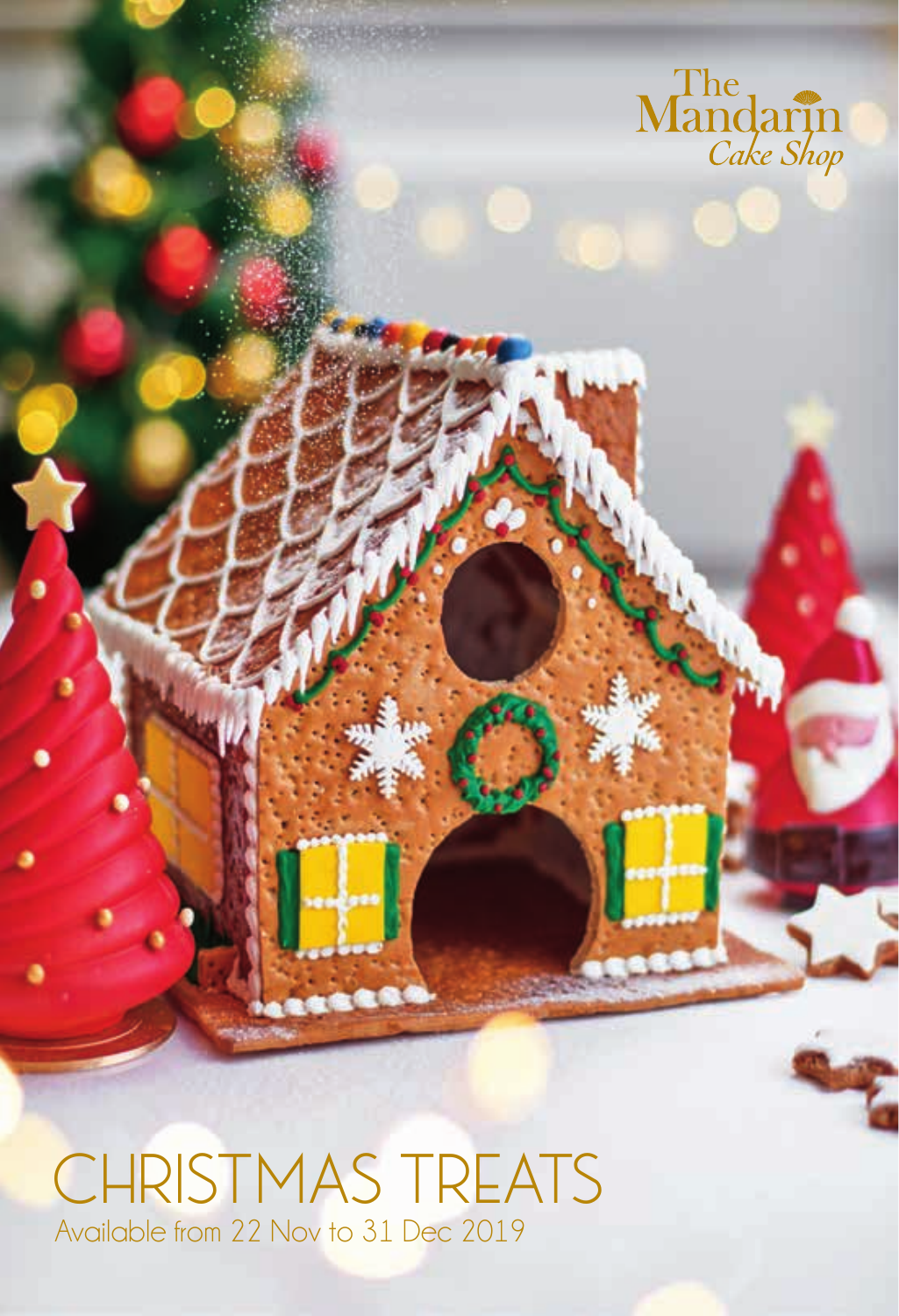

Delight your family, friends and business associates with The Mandarin Cake Shop's extensive selection of quintessential festive gifts and homemade Christmas goodies. Alternatively, please visit our Online Gourment Shop by scanning the QR code.



| No.            | <b>Descriptions</b>                                         | Price (RM) | No.  | <b>Descriptions</b>                                         | Price (RM) |  |
|----------------|-------------------------------------------------------------|------------|------|-------------------------------------------------------------|------------|--|
| $\mathbf{1}$   | Classic Christmas gingerbread house<br>Customized with name | 138        | 13.1 | <b>Silver Christmas Gift Set</b><br>Stollen<br>Homemade jam |            |  |
| $\overline{2}$ | Chocolate santa & Christmas tree                            | 60         |      | Chocolate almonds                                           |            |  |
|                | Made exclusively with our local                             |            |      | Christmas cookies                                           |            |  |
|                | Malaysian chocolate                                         |            |      |                                                             |            |  |
|                |                                                             |            | 13.2 | <b>Gold Christmas Gift Set</b>                              | 250        |  |
| 3              | Christmas macarons (8pcs)                                   | 58         |      | Christmas macarons                                          |            |  |
|                | Lebkuchen                                                   |            |      | Stollen                                                     |            |  |
|                | Morello cherry                                              |            |      | 10pcs homemade pralines                                     |            |  |
|                | Berry yoghurt                                               |            |      | Christmas cookies                                           |            |  |
|                | Pistachio praline                                           |            |      | Chocolate santa                                             |            |  |
|                | White chocolate chestnut                                    |            |      |                                                             |            |  |
|                | Caramel hazelnut                                            |            | 13.3 | <b>Diamond Christmas Gift Set</b>                           | 350        |  |
|                | Orange candy                                                |            |      | Christmas macarons                                          |            |  |
|                | Mango spice                                                 |            |      | Stollen                                                     |            |  |
|                |                                                             |            |      | 10pcs homemade pralines                                     |            |  |
| 4              | <b>Homemade Pralines</b>                                    |            |      | Homemade jam                                                |            |  |
|                | 10 piece box                                                | 68         |      | * wine or champagne                                         |            |  |
|                | 21 piece box                                                | 120        |      | Champagne is subject to additional charge                   |            |  |
|                |                                                             |            |      | depending of the selection                                  |            |  |
| 5              | Chocolate almonds (200gm)                                   | 88         |      |                                                             |            |  |
|                | In signature Mandarin Oriental tin                          |            | 14.1 | Whole roasted turkey                                        | 780        |  |
|                |                                                             |            |      | (5 to 6kg, suggested for 10 guests)                         |            |  |
| 6              | Stollen (500gm)                                             | 78         |      | Apple stuffing, caramelized chestnuts,                      |            |  |
|                |                                                             |            |      | Brussels sprouts, cranberry sauce, giblet gravy             |            |  |
| $\overline{7}$ | Yule Log cake (600gm)                                       | 88         |      |                                                             |            |  |
|                |                                                             |            | 14.2 | Australian prime beef rib eye roast                         | 750        |  |
| 8              | Christmas cake (1kg)                                        | 148        |      | (3kg, suggested for 8 to 10 guests)                         |            |  |
|                |                                                             |            |      | Spice rubbed, assorted vegetables, mashed                   |            |  |
| 9              | Minced pies (4pcs)                                          | 35         |      | potatoes, black pepper sauce, sauce Hollandaise             |            |  |
| 10             | <b>Gingerbread Man cookies</b>                              | 12         | 14.3 | Whole roasted Australian lamb leg                           | 450        |  |
|                |                                                             |            |      | (3kg, bone in, suggested for 8 to 10 guests)                |            |  |
| 11             | <b>Assorted Christmas cookies</b>                           | 28         |      | Assorted vegetables, roasted potatoes,                      |            |  |
|                | Leckerli                                                    |            |      | thyme jus, mint jelly                                       |            |  |
|                | Mailaenderli                                                |            |      |                                                             |            |  |
|                | Cinnamon star                                               |            | 14.4 | <b>Additional side dishes</b>                               | 30         |  |
|                | Lebkuchen chocolate chip                                    |            |      | Sautéed mushrooms                                           | each       |  |
|                |                                                             |            |      | Caramelized chestnuts                                       |            |  |
| 12             | Festive pastry selection                                    | 28         |      | <b>Braised red cabbage</b>                                  |            |  |
|                |                                                             |            |      | Mashed potatoes                                             |            |  |
|                |                                                             |            |      | Roast potatoes                                              |            |  |
|                |                                                             |            |      | Root vegetables                                             |            |  |
|                |                                                             |            |      | Thyme jus                                                   |            |  |
|                |                                                             |            |      | Cranberry sauce                                             |            |  |
|                |                                                             |            |      | <b>Blackpepper sauce</b>                                    |            |  |